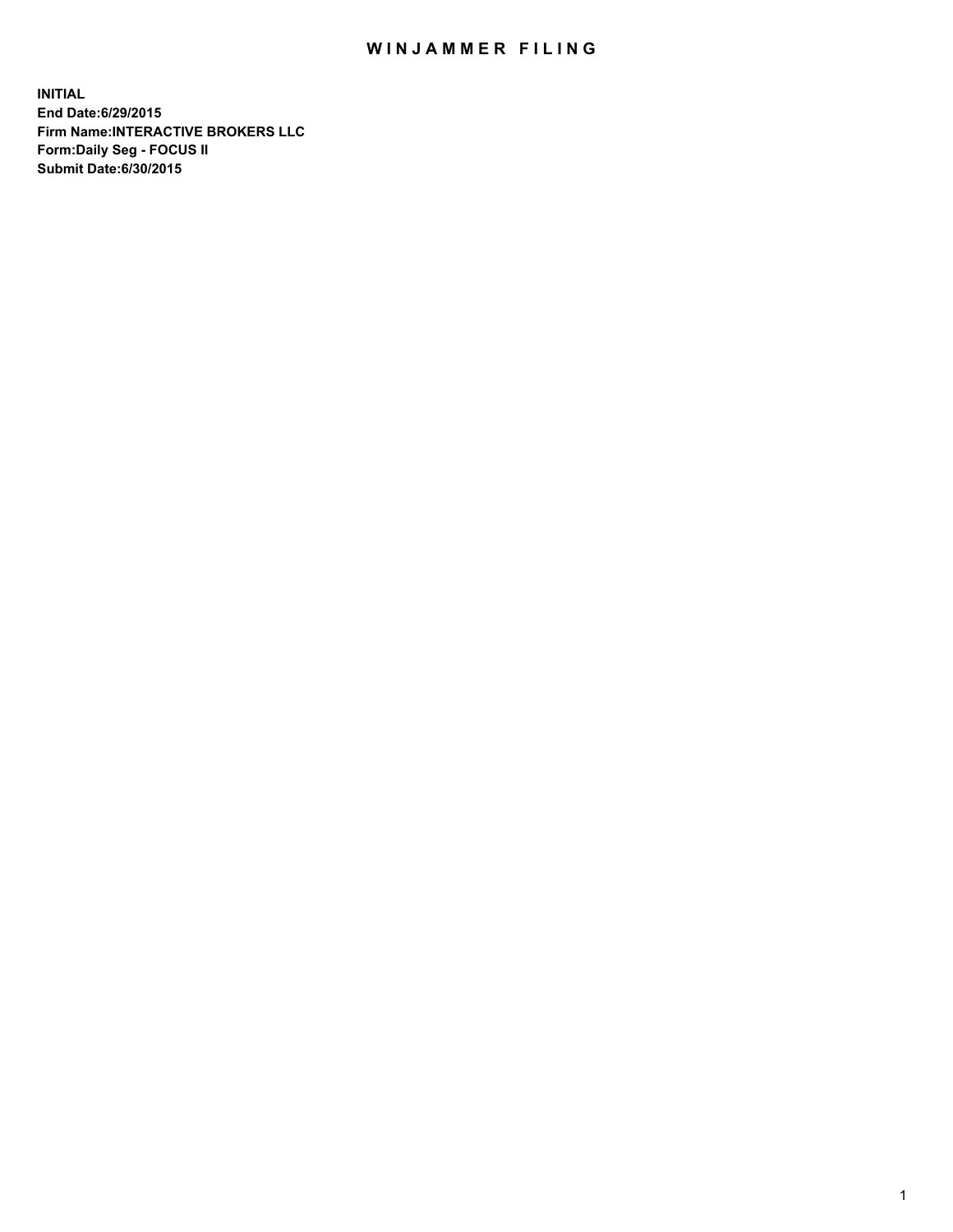## **INITIAL End Date:6/29/2015 Firm Name:INTERACTIVE BROKERS LLC Form:Daily Seg - FOCUS II Submit Date:6/30/2015 Daily Segregation - Cover Page**

| Name of Company<br><b>Contact Name</b><br><b>Contact Phone Number</b><br><b>Contact Email Address</b>                                                                                                                                                                                                                          | <b>INTERACTIVE BROKERS LLC</b><br><b>Michael Ellman</b><br>203-422-8926<br>mellman@interactivebrokers.co<br>$\mathbf{m}$ |
|--------------------------------------------------------------------------------------------------------------------------------------------------------------------------------------------------------------------------------------------------------------------------------------------------------------------------------|--------------------------------------------------------------------------------------------------------------------------|
| FCM's Customer Segregated Funds Residual Interest Target (choose one):<br>a. Minimum dollar amount: ; or<br>b. Minimum percentage of customer segregated funds required:% ; or<br>c. Dollar amount range between: and; or<br>d. Percentage range of customer segregated funds required between: % and %.                       | $\overline{\mathbf{0}}$<br>0<br>155,000,000 245,000,000<br>00                                                            |
| FCM's Customer Secured Amount Funds Residual Interest Target (choose one):<br>a. Minimum dollar amount: ; or<br>b. Minimum percentage of customer secured funds required:%; or<br>c. Dollar amount range between: and; or<br>d. Percentage range of customer secured funds required between: % and %.                          | $\overline{\mathbf{0}}$<br>0<br>80,000,000 120,000,000<br>00                                                             |
| FCM's Cleared Swaps Customer Collateral Residual Interest Target (choose one):<br>a. Minimum dollar amount: ; or<br>b. Minimum percentage of cleared swaps customer collateral required:% ; or<br>c. Dollar amount range between: and; or<br>d. Percentage range of cleared swaps customer collateral required between:% and%. | $\overline{\mathbf{0}}$<br>$\overline{\mathbf{0}}$<br>00<br>0 <sub>0</sub>                                               |

Attach supporting documents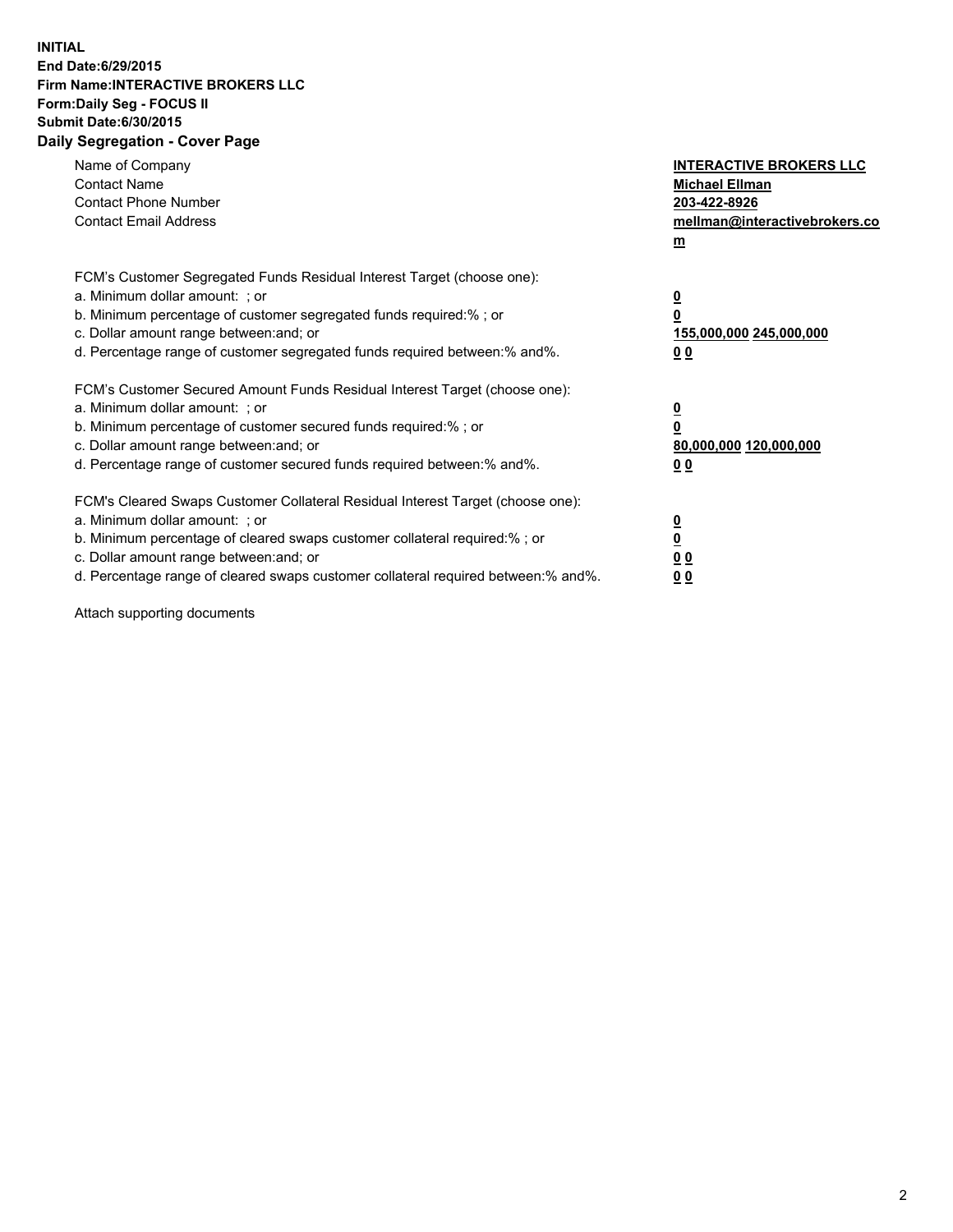## **INITIAL End Date:6/29/2015 Firm Name:INTERACTIVE BROKERS LLC Form:Daily Seg - FOCUS II Submit Date:6/30/2015 Daily Segregation - Secured Amounts**

|     | Foreign Futures and Foreign Options Secured Amounts                                                        |                                                 |
|-----|------------------------------------------------------------------------------------------------------------|-------------------------------------------------|
|     | Amount required to be set aside pursuant to law, rule or regulation of a foreign                           | $0$ [7305]                                      |
|     | government or a rule of a self-regulatory organization authorized thereunder                               |                                                 |
| 1.  | Net ledger balance - Foreign Futures and Foreign Option Trading - All Customers                            |                                                 |
|     | A. Cash                                                                                                    | 495,013,255 [7315]                              |
|     | B. Securities (at market)                                                                                  | $0$ [7317]                                      |
| 2.  | Net unrealized profit (loss) in open futures contracts traded on a foreign board of trade                  | <mark>-27,063,484</mark> [7325]                 |
| 3.  | Exchange traded options                                                                                    |                                                 |
|     | a. Market value of open option contracts purchased on a foreign board of trade                             | 62,188 [7335]                                   |
|     | b. Market value of open contracts granted (sold) on a foreign board of trade                               | <u>-102,939</u> [7337]                          |
| 4.  | Net equity (deficit) (add lines 1.2. and 3.)                                                               | 467,909,020 [7345]                              |
| 5.  | Account liquidating to a deficit and account with a debit balances - gross amount                          | <u>791,991</u> [7351]                           |
|     | Less: amount offset by customer owned securities                                                           | 0 [7352] 791,991 [7354]                         |
| 6.  | Amount required to be set aside as the secured amount - Net Liquidating Equity                             | 468,701,011 [7355]                              |
|     | Method (add lines 4 and 5)                                                                                 |                                                 |
| 7.  | Greater of amount required to be set aside pursuant to foreign jurisdiction (above) or line                | 468,701,011 [7360]                              |
|     | 6.                                                                                                         |                                                 |
|     | FUNDS DEPOSITED IN SEPARATE REGULATION 30.7 ACCOUNTS                                                       |                                                 |
| 1.  | Cash in banks                                                                                              |                                                 |
|     | A. Banks located in the United States                                                                      | $0$ [7500]                                      |
|     | B. Other banks qualified under Regulation 30.7                                                             | 0 [7520] 0 [7530]                               |
| 2.  | Securities                                                                                                 |                                                 |
|     | A. In safekeeping with banks located in the United States                                                  | 497,857,796 [7540]                              |
|     | B. In safekeeping with other banks qualified under Regulation 30.7                                         | 0 [7560] 497,857,796 [7570]                     |
| 3.  | Equities with registered futures commission merchants                                                      |                                                 |
|     | A. Cash                                                                                                    | $0$ [7580]                                      |
|     | <b>B.</b> Securities                                                                                       | $0$ [7590]                                      |
|     | C. Unrealized gain (loss) on open futures contracts                                                        | $0$ [7600]                                      |
|     | D. Value of long option contracts                                                                          | $0$ [7610]                                      |
|     | E. Value of short option contracts                                                                         |                                                 |
| 4.  |                                                                                                            | 0 [7615] 0 [7620]                               |
|     | Amounts held by clearing organizations of foreign boards of trade<br>A. Cash                               |                                                 |
|     |                                                                                                            | $0$ [7640]                                      |
|     | <b>B.</b> Securities                                                                                       | $0$ [7650]                                      |
|     | C. Amount due to (from) clearing organization - daily variation                                            | $0$ [7660]                                      |
|     | D. Value of long option contracts                                                                          | $0$ [7670]                                      |
|     | E. Value of short option contracts                                                                         | 0 [7675] 0 [7680]                               |
| 5.  | Amounts held by members of foreign boards of trade                                                         |                                                 |
|     | A. Cash                                                                                                    | 97,106,765 [7700]                               |
|     | <b>B.</b> Securities                                                                                       | $0$ [7710]                                      |
|     | C. Unrealized gain (loss) on open futures contracts                                                        | -8,964,968 [7720]                               |
|     | D. Value of long option contracts                                                                          | 62,198 [7730]                                   |
|     | E. Value of short option contracts                                                                         | <u>-102,942</u> [7735] <u>88,101,053</u> [7740] |
| 6.  | Amounts with other depositories designated by a foreign board of trade                                     | $0$ [7760]                                      |
| 7.  | Segregated funds on hand                                                                                   | $0$ [7765]                                      |
| 8.  | Total funds in separate section 30.7 accounts                                                              | 585,958,849 [7770]                              |
| 9.  | Excess (deficiency) Set Aside for Secured Amount (subtract line 7 Secured Statement<br>Page 1 from Line 8) | 117,257,838 [7380]                              |
| 10. | Management Target Amount for Excess funds in separate section 30.7 accounts                                | 80,000,000 [7780]                               |
| 11. | Excess (deficiency) funds in separate 30.7 accounts over (under) Management Target                         | 37,257,838 [7785]                               |
|     |                                                                                                            |                                                 |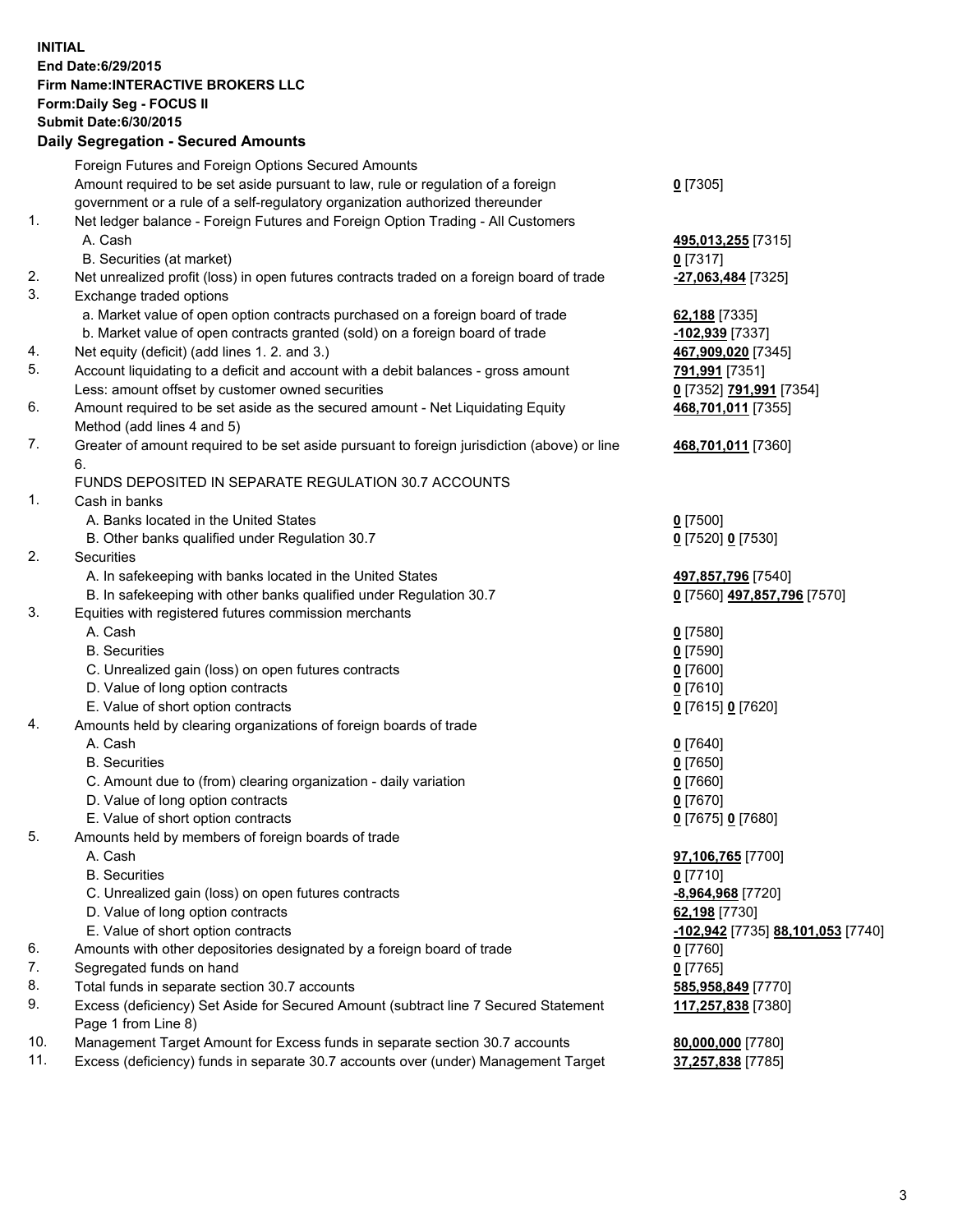**INITIAL End Date:6/29/2015 Firm Name:INTERACTIVE BROKERS LLC Form:Daily Seg - FOCUS II Submit Date:6/30/2015 Daily Segregation - Segregation Statement** SEGREGATION REQUIREMENTS(Section 4d(2) of the CEAct) 1. Net ledger balance A. Cash **2,531,573,580** [7010] B. Securities (at market) **0** [7020] 2. Net unrealized profit (loss) in open futures contracts traded on a contract market **-21,424,855** [7030] 3. Exchange traded options A. Add market value of open option contracts purchased on a contract market **174,927,674** [7032] B. Deduct market value of open option contracts granted (sold) on a contract market **-239,456,532** [7033] 4. Net equity (deficit) (add lines 1, 2 and 3) **2,445,619,867** [7040] 5. Accounts liquidating to a deficit and accounts with debit balances - gross amount **156,014** [7045] Less: amount offset by customer securities **0** [7047] **156,014** [7050] 6. Amount required to be segregated (add lines 4 and 5) **2,445,775,881** [7060] FUNDS IN SEGREGATED ACCOUNTS 7. Deposited in segregated funds bank accounts A. Cash **275,165,336** [7070] B. Securities representing investments of customers' funds (at market) **1,509,323,087** [7080] C. Securities held for particular customers or option customers in lieu of cash (at market) **0** [7090] 8. Margins on deposit with derivatives clearing organizations of contract markets A. Cash **10,643,436** [7100] B. Securities representing investments of customers' funds (at market) **106,136,110** [7110] C. Securities held for particular customers or option customers in lieu of cash (at market) **0** [7120] 9. Net settlement from (to) derivatives clearing organizations of contract markets **-6,753,689** [7130] 10. Exchange traded options A. Value of open long option contracts **1,096,079** [7132] B. Value of open short option contracts **-4,502,192** [7133] 11. Net equities with other FCMs A. Net liquidating equity **-20,214,397** [7140] B. Securities representing investments of customers' funds (at market) **843,035,549** [7160] C. Securities held for particular customers or option customers in lieu of cash (at market) **0** [7170] 12. Segregated funds on hand **0** [7150] 13. Total amount in segregation (add lines 7 through 12) **2,713,929,319** [7180] 14. Excess (deficiency) funds in segregation (subtract line 6 from line 13) **268,153,438** [7190] 15. Management Target Amount for Excess funds in segregation **155,000,000** [7194]

16. Excess (deficiency) funds in segregation over (under) Management Target Amount Excess

**113,153,438** [7198]